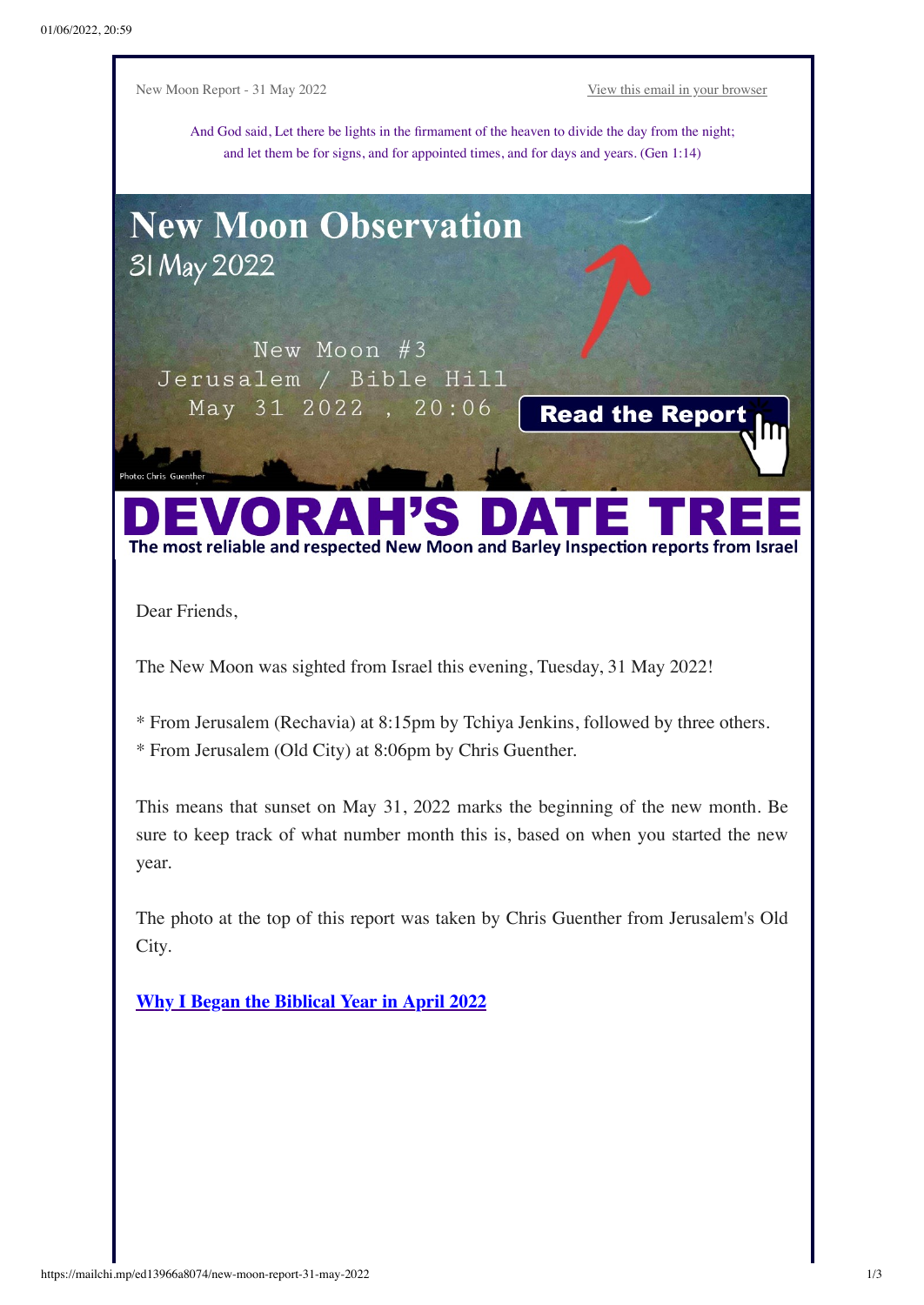## 2022 HOLIDAY DATES

All holidays begin at sunset the previous evening and end at sunset.

| 1 <sup>st</sup> MONTH HOLIDAY DATES  |                    |
|--------------------------------------|--------------------|
| 1 <sup>st</sup> Day of the Year      | April 4, 2022      |
| 1 <sup>st</sup> Day of Chag HaMatzot | April 18, 2022     |
| Yom HaNafat HaOmer                   | April 24, 2022     |
| 7 <sup>th</sup> Day of Chag HaMatzot | April 24, 2022     |
| Chag HaShavuot                       | June 12, 2022      |
|                                      |                    |
| 7 <sup>th</sup> MONTH HOLIDAY DATES  |                    |
| Yom Teruah                           | September 28, 2022 |
| Yom Kippur                           | October 7, 2022    |
| 1st Day of Chag HaSukkot             | October 12, 2022   |

The above dates are based on the year beginning with the month in which the earliest fields in the Land of Israel are harvestable by Chag HaMatzot, the New Moon being sighted in the Land of Israel, and Yom HaNafat HaOmer being the Sunday during Chaq HaMatzot (see Joshua 5:10-12). It will be impossible to sight the new moon with the naked eye on September 26<sup>th</sup>, but it should be easily visible on September 27<sup>th</sup>.

Please support our efforts to restore the Biblical Calendar at https://www.patreon.com/datetree

The most reliable and respected New Moon and Barley Inspection Reports from Israel

On behalf of all of us who rely on these observations, we wish to thank everyone who looked for the new moon this evening and sent us their observations in a timely manner, and everyone supporting our efforts from afar.

If reliable New Moon and Barley Inspection reports from Israel are of value to you, please **[support](https://www.patreon.com/datetree)** our efforts. We could really use your help to restore the Biblical Calendar.